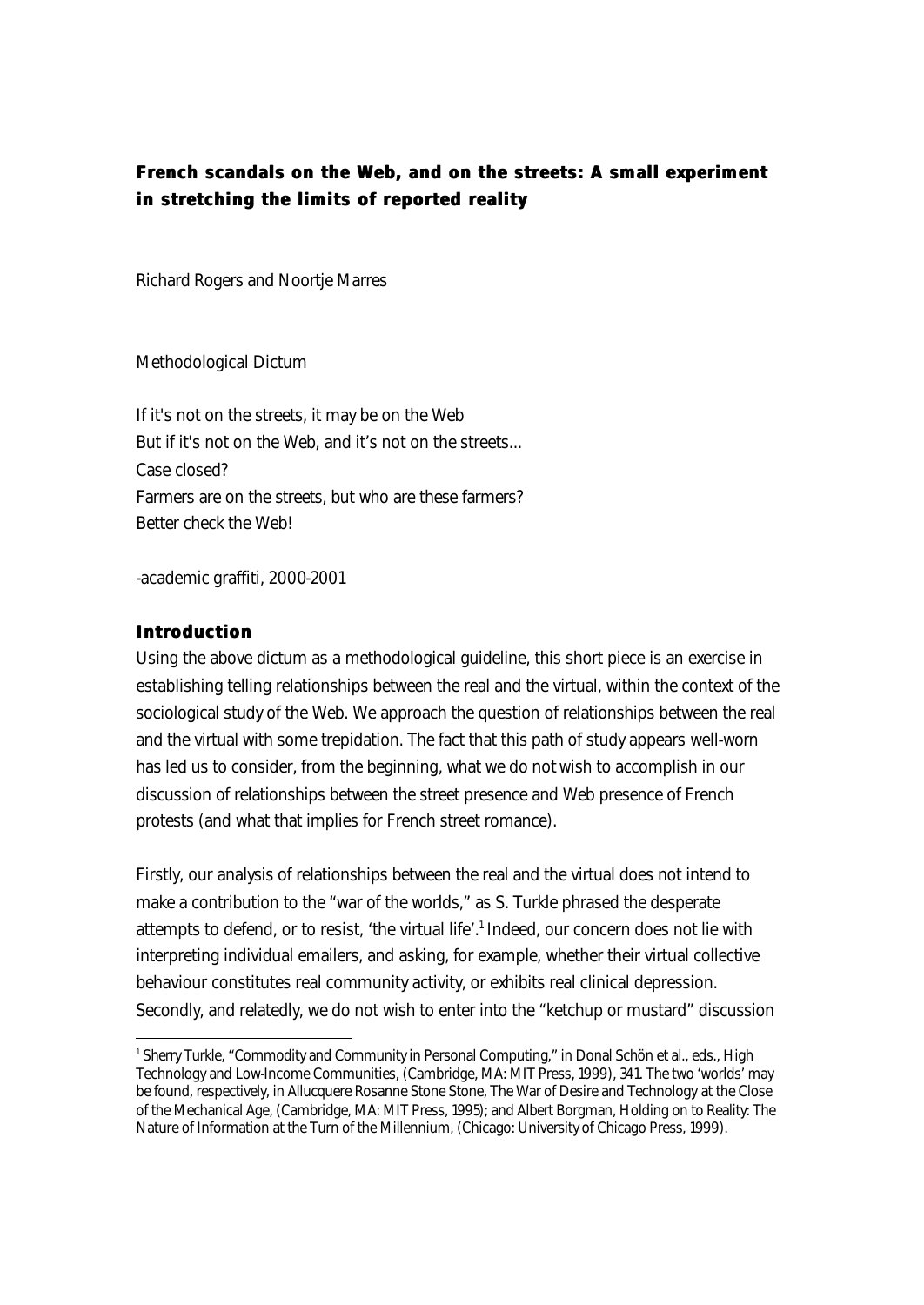of whether interactions via the Internet "complement" or "substitute" for their off-line manifestations, in extrapolating from the "real virtuality" theme.<sup>2</sup> Thirdly, we also do not wish to play with the idea that the Internet may hold up mirrors; in so tinkering, we will not juxtapose the word "web" for "art" in a variation on Woody Allen's often repeated discussions about life and its imitators. (We are not that concerned about whether life imitates the Web, or the Web imitates life. That is better treated in the movies.) Whilst one may infer positions on the above points from our analysis, our intention is actually to find out whether the Web may provide a reality check about the romanticism and media mysticism of the streets. Thus the aim of our small experiment of "checking the Web" is to test its explanatory power - to see if and how the Web can come to our aid in filling in the picture of the streets (with protesting French either present or absent). Finally, the experimentation is not predictive; it is not an exercise in projecting "Web worlds" onto "real worlds," so as to show which actors will hit the streets and which will not, with security implications. We are acutely aware of certain normative consequences of claiming to reveal at any given time, and without much effort, the most organised and "relevant" network of protest groups, often with names and addresses attached. (We are, however, not so naive to think that this knowledge is ours alone.)

### **The indispensability of "webbified"** <sup>3</sup>  **mass media**

It is with these and other trepidations that we broach the question, can the Web be made to explain why "the French," as romantics might have expected, have not hit the streets after the Crédit Lyonnais scandal? The initial suspicion handed to us by a proverbial romantic (if no offense is taken) was that "the French" may, if truth be told, instead have "hit the Web". This is a delicate subject. The absorption, or supercedure, of the French streets by the Web in itself would be a French scandal.

It is important to point out that we know little of the Crédit Lyonnais scandal from our respective vantage points in Budapest and Amsterdam, and from our respective wired sources of knowledge and information. (We were told that the French did not hit the streets because of the Crédit Lyonnais scandal, and we were asked whether 'the Net' may have had anything to do with that.) "All we know" in terms of the French hitting the streets, recently, concerns not bankers but "French farmers". (One of us saw "French

j

<sup>2</sup> The phrase is Manuel Castells's.

<sup>3</sup> It is our observation that mass media, though online, maintain their editorial independence by making sure not to 'webbify' journalistic pieces; that is, they rarely link within stories. The URLs of the actors mentioned are easily found, however, by means of a search engine.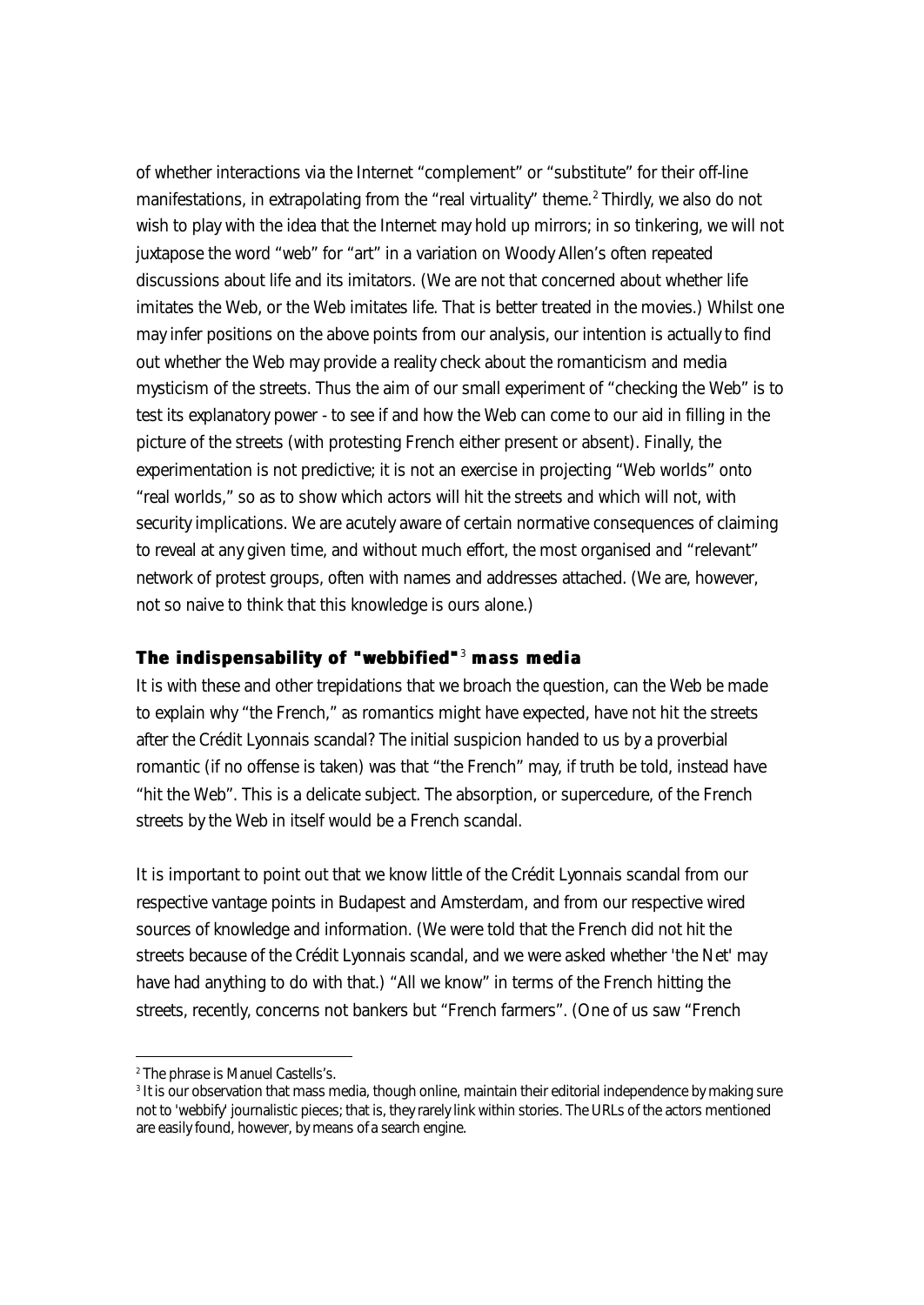farmers" hit the streets on TV, and then the other read about them in the newspaper.) While not wishing to make too much of our semi-ignorance, we consider the circumstance favourable in light of our question, i.e., what *the Web* (and not merely TV and the newspapers) can tell us about of French protests and scandals on the streets.

In asking whether the French hit the Web (instead of the streets), we are of the impression that an affirmative answer would imply a radical transformation of the rules of mobilization as they are set by mass media. The problem with the Crédit Lyonnais scandal, as we speculated among friendly analysts, was likely to be a problem of iconisation. The scandal's focal points - the "faux bilans" published by Crédit Lyonnais and the "substantial costs per French taxpayer" - assumed the form of numbers. Was it the scandal's resistance to exportation from this numerical realm into the more colourful, more material realm of media icons, that kept the French off the streets? If so, a solid presence of protesting "French" on the Web (and not on the streets) would mean that this medium in some way evaded the golden rule set by mass media: iconisation as indispensable for mobilization.

When boarding the Web, it is precisely the hope to short-cut the mass media and their golden rule of iconisation that has to be stowed. We mean this in two ways. Firstly, in order for the uninitiated (in this case, foreign, ill-informed researchers) to find protesting "French" on the Web, a familiar starting point is required; this can be none other than a mass "moteur de recherche" like altavista.fr or a mass "journal" like tout.lemonde.fr. Secondly, the meagre, dispersed presence of the Crédit Lyonnais scandal on the Web forced us to conclude that "the French who failed to hit the streets, didn't hit the Web either".

Altavista.fr and tout.lemonde.fr provide the uninitiated with starting points. A story from 'le Monde' yields the names of the main actors involved in the scandal, among which is a number of potentially "http-ed" institutions (Crédit Lyonais, MGM, Commission des Opérations de Bourse, la Cour des comptes, l'Inspection des Finances, le Trésor). With the aid of the search engine, their URL's can be found, as can additional actors in the .org and .asso.fr domains (where "Frenchmen" are most likely to hit the Web in their capacity as protesting Frenchmen). <sup>4</sup> But these actors, even if they make mention of the scandal, do not link to each other. A webby network of organisations involved in or mobilizing around the scandal cannot be located. In the absence of any direct acknowledgment of other parties

<sup>4</sup> See for example http://www.mygale.org/corruptn/05-31.htm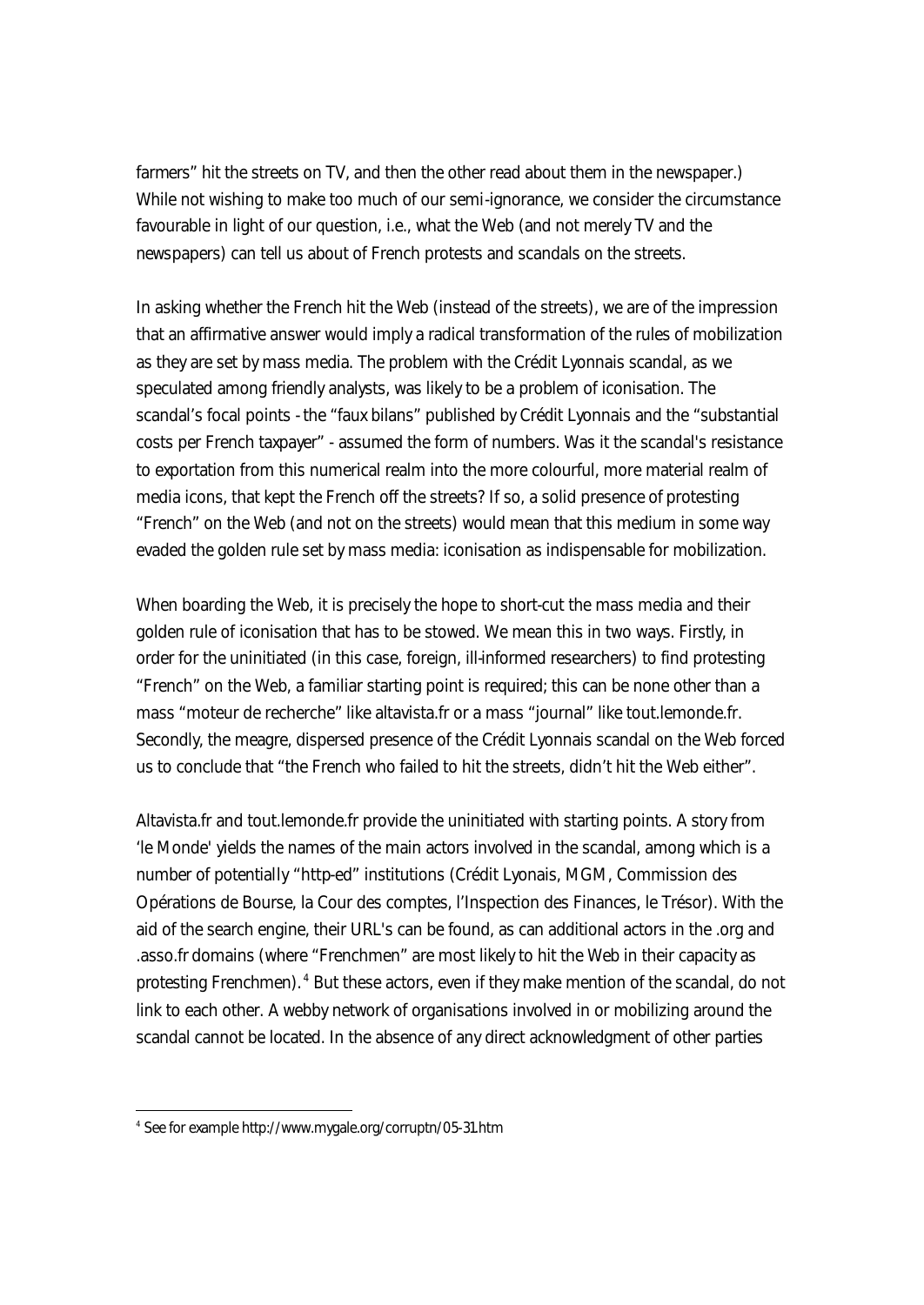involved among our actors, we must conclude that the Web shows no sign of collective engagement with the issue. Thus we partially fill in the dictum:

There are Frenchmen not in the streets and not on the Web (Crédit Lyonnais) There are farmers in the streets.

The question whether the Web allows for mobilization in the absence of media iconisation had to be, at least for this case and this moment, answered in the negative. In such an instance, we must admit we are not able to harness the explanatory power of the Web. The only way the lack of Crédit Lyonnais issue presence on the Web could serve as an explanation for the empty streets would be to say that the French haven't hit the streets, *because* they failed to hit the Web. We certainly wouldn't want to go that far. Secondly, we must admit that from the standpoint of the uninitiated, an unfulfilled romanticism of the streets cannot be replaced by a romanticism of the Web. (The streets are empty, but so is the Web.) In the case of empty streets, the hope that mobilization may be effectuated through the Web must be abandoned. Thirdly, we gladly admit that, at least for the moment, there is no need to start grappling with the issue of the absorption of the French streets by the Web. Instead we return to the romanticism of the streets.

## **D e-iconisation of the French streets?**

While one of us had a television encounter with French farmers on the streets which looked like proper street protest, the other read newspaper articles that presented a less straightforward story. Tout.lemonde makes allusions to the "phoniness" of the farmers (perhaps because an undigested Baudrillardian influence dismisses the romanticism of the streets whilst holding on to a romanticism of the streets); Dutch newspaper subsequently referred to a "bunch of disorganised anarchists, joyfully hopping on the protest train," whose act of 'activist tourism' thereby compromises the original cause of the farmers.<sup>5</sup> The involvement of an impressive range of international entities in the trial following the farmer attack on a "Macdo" (we learn in the newspapers), seems to compromise a romanticism of the streets. It is hard to believe the international entities just dropped in out of the air, as the romanticist perspective that treats street protest as a spontaneously and righteously erupting phenomenon might have had it. We further fill in the dictum:

There are Frenchmen not in the streets and not on the Web (Crédit Lyonnais)

I <sup>5</sup> *De Volkskrant*, 30 June 2000.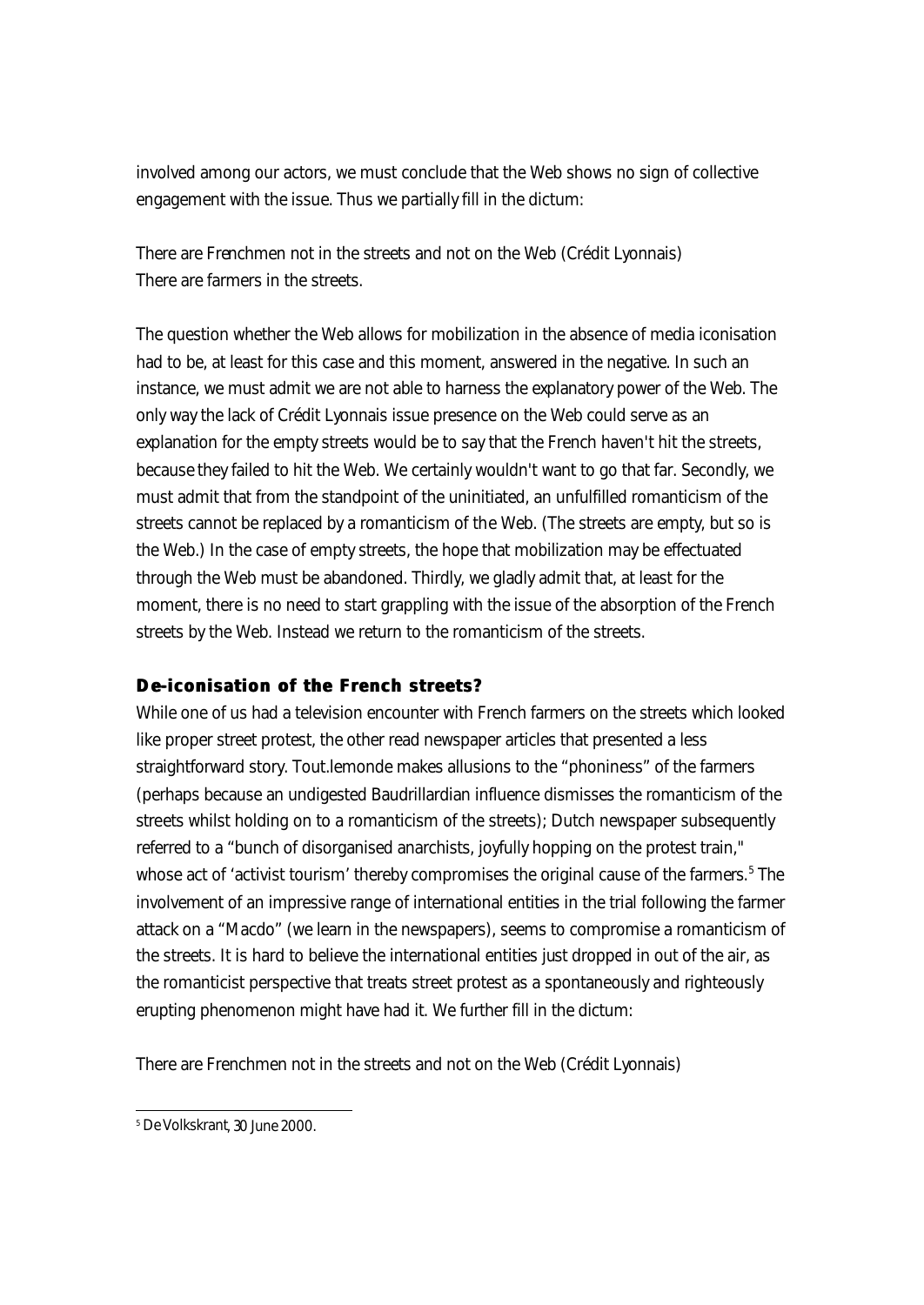There are farmers in the streets; but who are these farmers? (Better check the Web!)

With romanticisms of the streets seemingly compromised, the question becomes how else these "farmers hitting the streets" can be categorized. Because it is not just the romanticism of streets, but the romanticism of the French streets that seems shaken, the question as to the identity of the protesters becomes vital. Indeed, we seem to have stumbled upon the delicate subject of the French streets potentially being invaded, perhaps even taken over, by international entities. How do you find out? Better check the Web! Whilst it is the case that, for the uninitiated, protest on the Web cannot be seen as distinct from protest on the streets, from real wordly icons, the Web may nevertheless provide us with the means to stretch the limits of iconisation and gain a clear view of what the farmers are besides farmers.

### **Web Findings: Who are these farmers? Whose are these streets?**

Following the same procedure as with the previous scandal, involved actors are distilled from an article at tout.lemonde.fr, and their URLs easily found (see the list in the appendix). Interestingly, even though the fact cannot be perfectly squared with allusions to 'phoney farmers' made elsewhere on tout.lemonde.fr (is this acceptable in the age of the media?), our article yields French-only starting points.<sup>6</sup> (See figure one.) Whether or not le Monde should be dubbed romantic, our list of starting points is in keeping with the historicised French street romance of a spontaneous alliance of students and workers. The impression is only reinforced by that fact that few of the Web sites of the syndicates, political party branches and associations mentioned by the newspaper do make mention of the farmers' trial. Was the gathering in the town of Milau after all predominantly French, and maybe even ad hoc?

<sup>6</sup> The NGO Attac was founded in France, but has been internationalised. See http://www.attac.org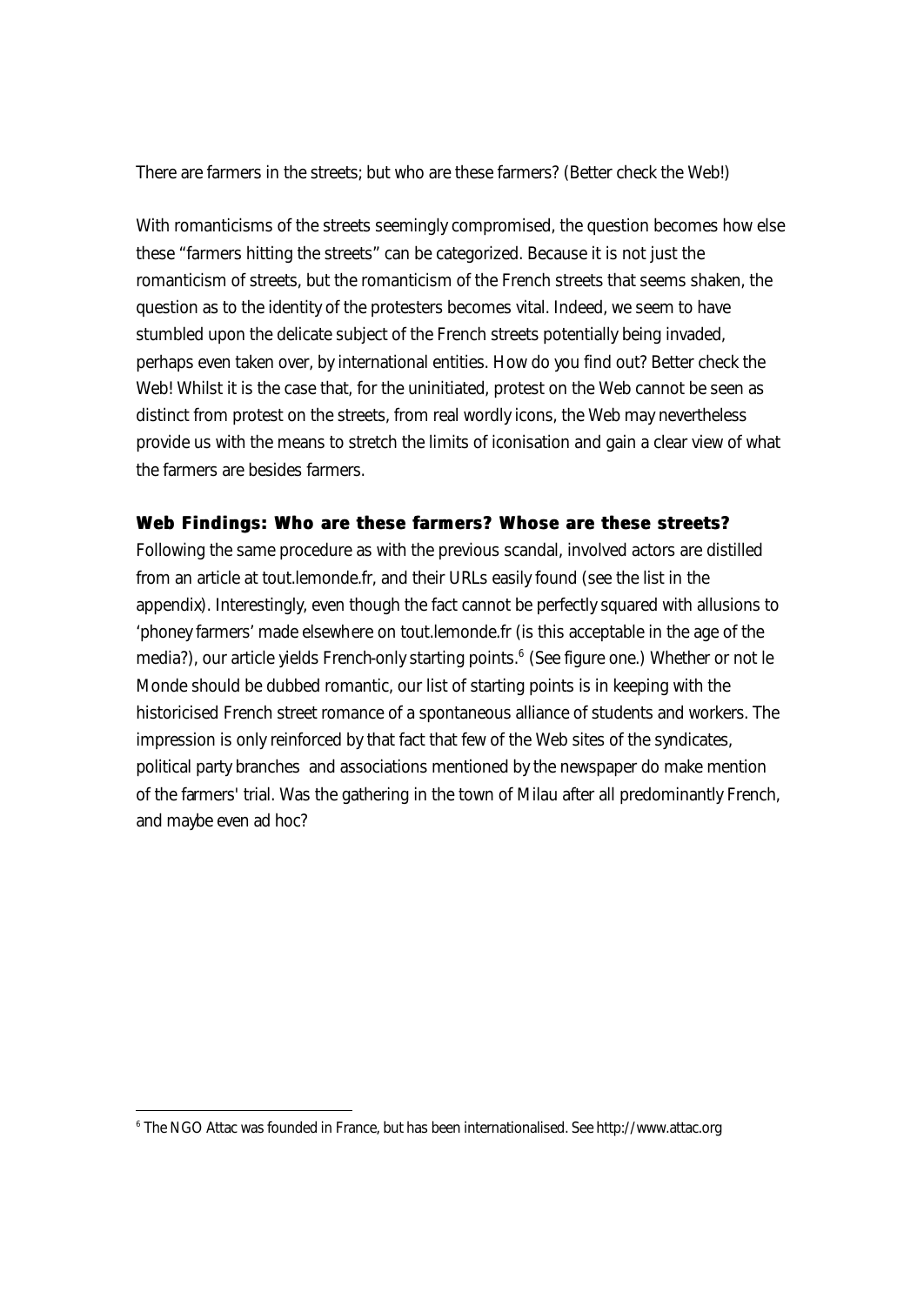

Actors in "French Farmers Protest" Media Story

We turn to our home-made netlocator (a piece of software) to find out whether an authoritative network is disclosed by these starting points. If it locates such a network, the netlocator would give us an indication of the degree to which the streets are still romantic, still French. With the netlocator serving as our medium, the Web is asked to either remake or unmake the various spectacles brought to us by CNN, BBC World, *de Volkskrant* and tout.lemonde.

Actors from the newspaper article that a) have a Web site, b) make mention of the farmers' trial and c) link to other domains are entered into the netlocator. It crawls the links from the URL's of the French farmers, French left wing political parties and syndicates, and French NGO's, and a Webwork is returned. (See appendix for lists of inputted actors, a description of the method, the working of the netlocator and the outputted actor networks.)

This network contains mainly French political parties, syndicates and NGO's. The farmers are absent. The brief analysis yields the view that, according to the Web, the farmers are not farmers, but mainly French "politico's". (Without the farmers, we have only a portion of the ingredients for the romantic streets recipe.) Taking these French "politico's" and the intitial starting points, and inputting them into the netlocator, however, brings back not only French politico's, but also a significant number of international, issue-based, activist organisations, many of which are dedicated to global economy issues. (There are still no farmers.) Thus the Web tells us that the farmers are not farmers, but an organisational figuration that moves from the national to the global and from the political-ideological to the issue-activist. It is quite an organised picture, whereby neither farmers, nor "phoney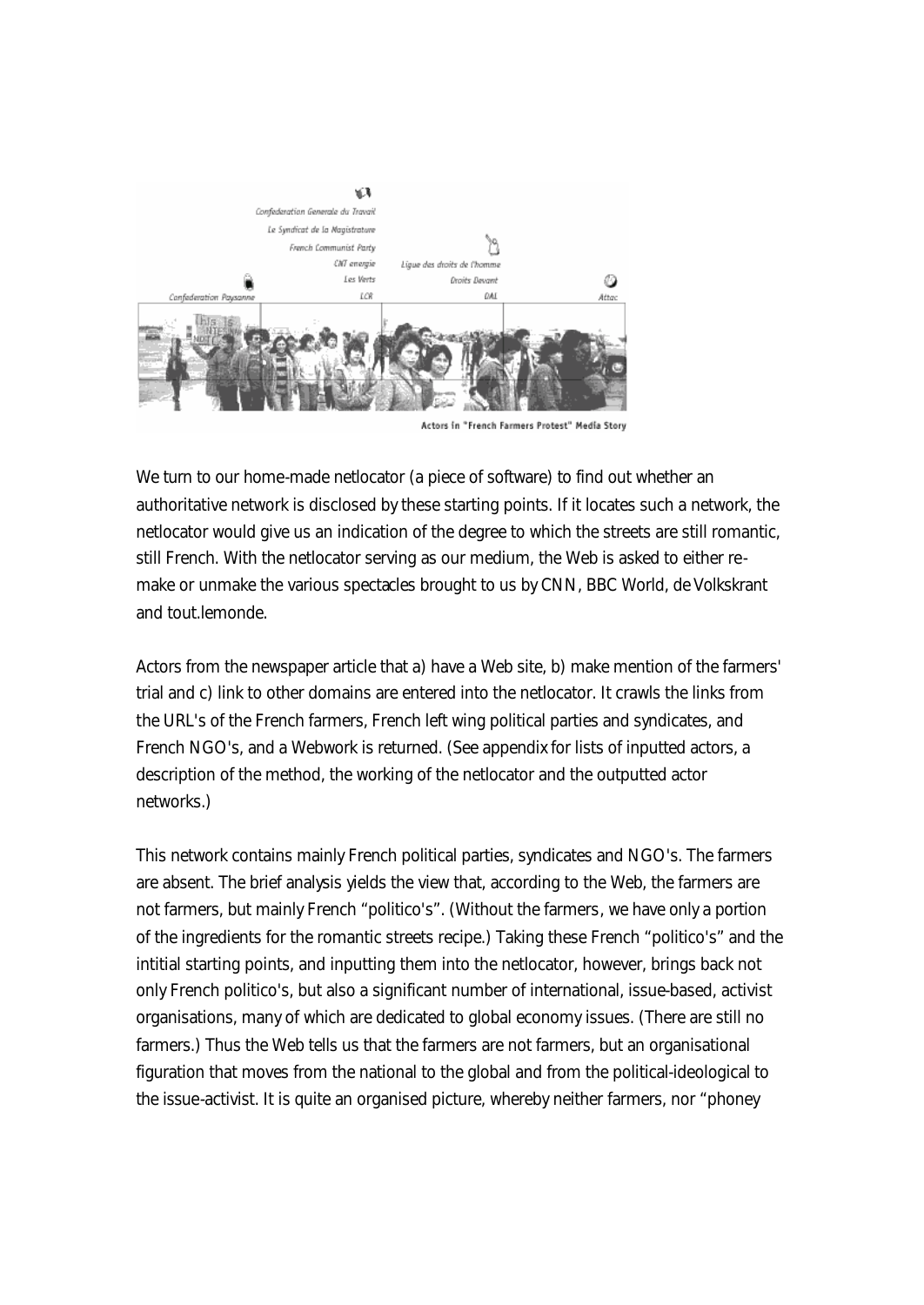farmers", nor "a bunch of disorganised anarchists" make up the protests, but a professional national-international network.



<sup>&</sup>quot;From the Web to the streets: French Farmers as Russian Dolls"

It is important to stress that merely querying the Web does not allow the uninitiated to locate the protest network. We are not able to evade the media's narrow definition of what counts as real protest. Theirs are our initial starting points. But the Web enables us to put the media's rehearsals of the events as well as our friendly analyst's romanticism of the streets in their proper places, as it shows us that organised professionals are inside the iconised and perhaps romanticised farmers, like Russian dolls (in hypermedia). (See figure three.) By means of the Web, the limits of iconisation and street romanticism can be stretched. Here, we would like to make clear (to our proverbial French romantic) that the Web does not remedy (by way of embodiment) the dying romanticism of the streets. Rather, the streets are alive with webby networks.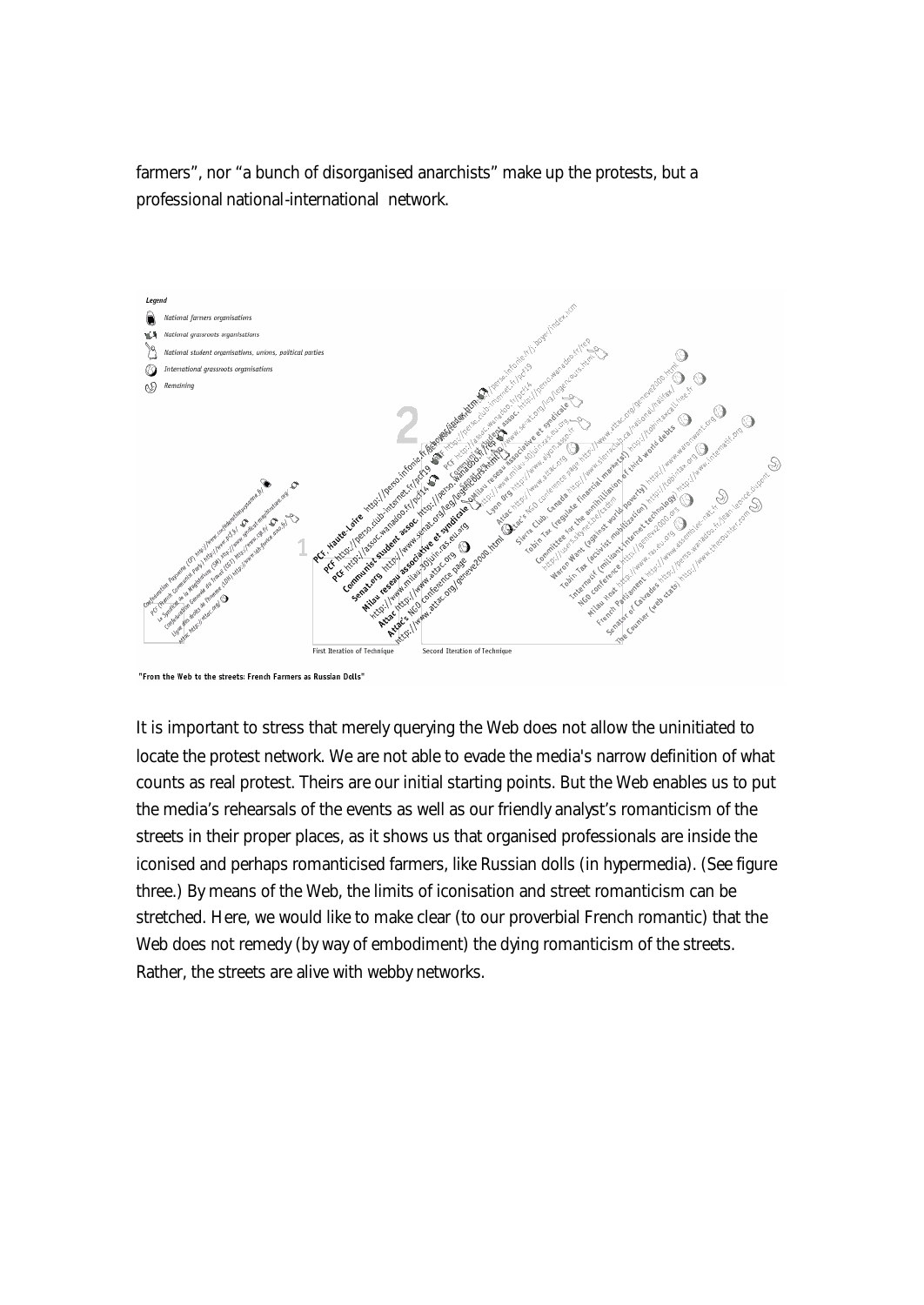

Actors in "French Farmers Protest" Network on the Web.

We wish to conclude with the idea that the main virtue of the virtual (here: Web analysis) is to open up the question of the real.<sup>7</sup> There are four steps in this position. Firstly, one could be tempted, from the outset, to believe in the purity of French farmer protest and the streets (especially from abroad). Secondly, upon examination in the media, however, the reality of the event of French farmer street protest is compromised; it's cynically mystified as "a bunch of disorganised anarchists," engaged in a novel form of conflict tourism. (Such a rendering also unfortuitously blurs journalism with cultural studies.) Thirdly, "checking the Web" becomes a "reality check" in the sense that it allows one to fill in the integrity of the streets that were sullied and compromised by reporting. Of course, one could travel to Milau, and by observing and/or participating also capture some of the complexity of the French streets in the age of the Web. But the streets tend to have no names (so to speak). Indeed, reports from Seattle often lacked any semblence of knowledge about the actual networks of groups involved and their positions. Sound bites on TV and one-liners in the newspaper articles often strip "a group calling itself..." of a (networked) past and a (networked) future. Only an overall anti-message from the bunches, plus TV spectacle now, becomes communicated. Fourthly, and finally, it could be argued that the Web (and Web analysis) ultimately enriches the streets. Without it, the "coded" Web site for "swimmers" announcing team "meets" (in Milau on the 30th of June) would remain opaque.<sup>8</sup>

## **Appendix: Surfer's Log and Netlocator Analysis**

 $^7$  Cf. Steven Jones, "The Bias of theWeb," in Andrew Herman and Thomas Swiss, eds., The World Wide Web and Contemporary Cultural Theory (New York: Routledge, 2000), 171-182.

 $^{\rm 8}$  For a short period of time just prior to the protest event, the Canadian http://www.tobintax.org, which is now a site under construction with pictures of smiling couples, listed "swim" leaders and "meet" times and places. The covered references are to demonstration logistics.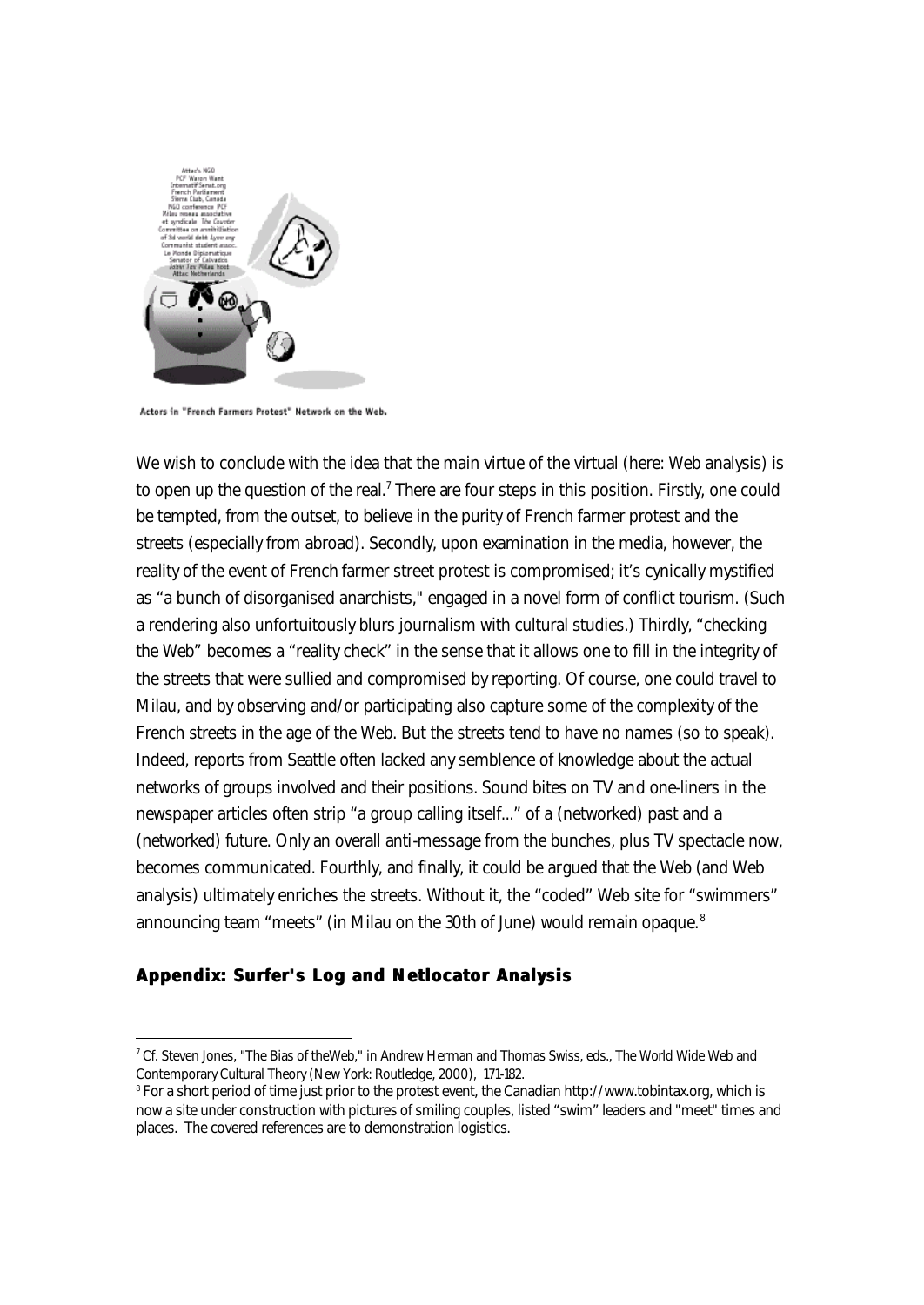We ask, who are these farmers? Or, how are we able to find (or be sure not to find) French farmers on the Web, and determine whether *they* are hitting the streets? If they are on the Web, who are these really farmers (we repeat)? To make some determination, one first finds the 'issue network' - those (1) discussing and debating the 'issue' and (2) mobilising other actors to action. In order to find an issue network among the swells of sites whose issue somehow revolves around protesting French farmers, one is in need of fixed starting points. Previously we have identified and discussed the outcomes of at least five distinct starting points for locating issue networks on the Web - search engines, associative reasoning, media stories, public actors and/or discussion lists.<sup>9</sup> In isolation or in combination, these means for identifying starting points are aimed at finding those organisations whose sites reveal the debate (whatever it may be) most extensively by virtue of their respective link lists. This is the first step in locating an issue network. We then deploy a simple, home-made machine ("the netlocator," aka "the depluralising engine") to "rub" the network and chart the most relevant sites. By "rubbing" we mean that the netlocator mines each starting point three levels deep, follows links and identifies candidate sources; those sources linked by at least two actors (in the "medium inclusiveness" setting) are brought back by the locator. The netlocator currently supports up to seven starting points. Normally a minimum of three suffices.

As for the different means for locating the starting points, with search engines, it is assumed the key words are known by the surfer, and the logics are robust for relevance. One uses the top returns as starting points, and rubs for a network with the machine. Associative reasoning relies on intelligent guesswork; either the issue or the presumed relevant organisation is simply typed into the browser, with .org, .com or another suffix attached. (In a previous case study, we began with milk.org, grains.org and corn.org.) One follows links from the associatively reasoned site(s), until one finds sites displaying the debate extensively. These sites are rubbed. The third technique allows a leading media story to be the guide; those organisations mentioned are then located either through a search engine, or by associative reasoning. The URLs are then rubbed. Public actors are similarly located; one presumes well-known public actors (e.g., Greenpeace for climate change) will display the debate around an issue extensively, and they are located through a search engine or by associative reasoning. One also could subscribe to a discussion list about the topic in question, and chart the links "recommended" by the discussants in their

<sup>9</sup> The various sampling methods are described in some detail in Richard Rogers and Andrés Zelman, "Surfing for Knowledge in the Information Society," in Greg Elmer, ed., Critical Perspectives on the Internet, Rowman, MD: Littlefield and Rowman, 2001, forthcoming.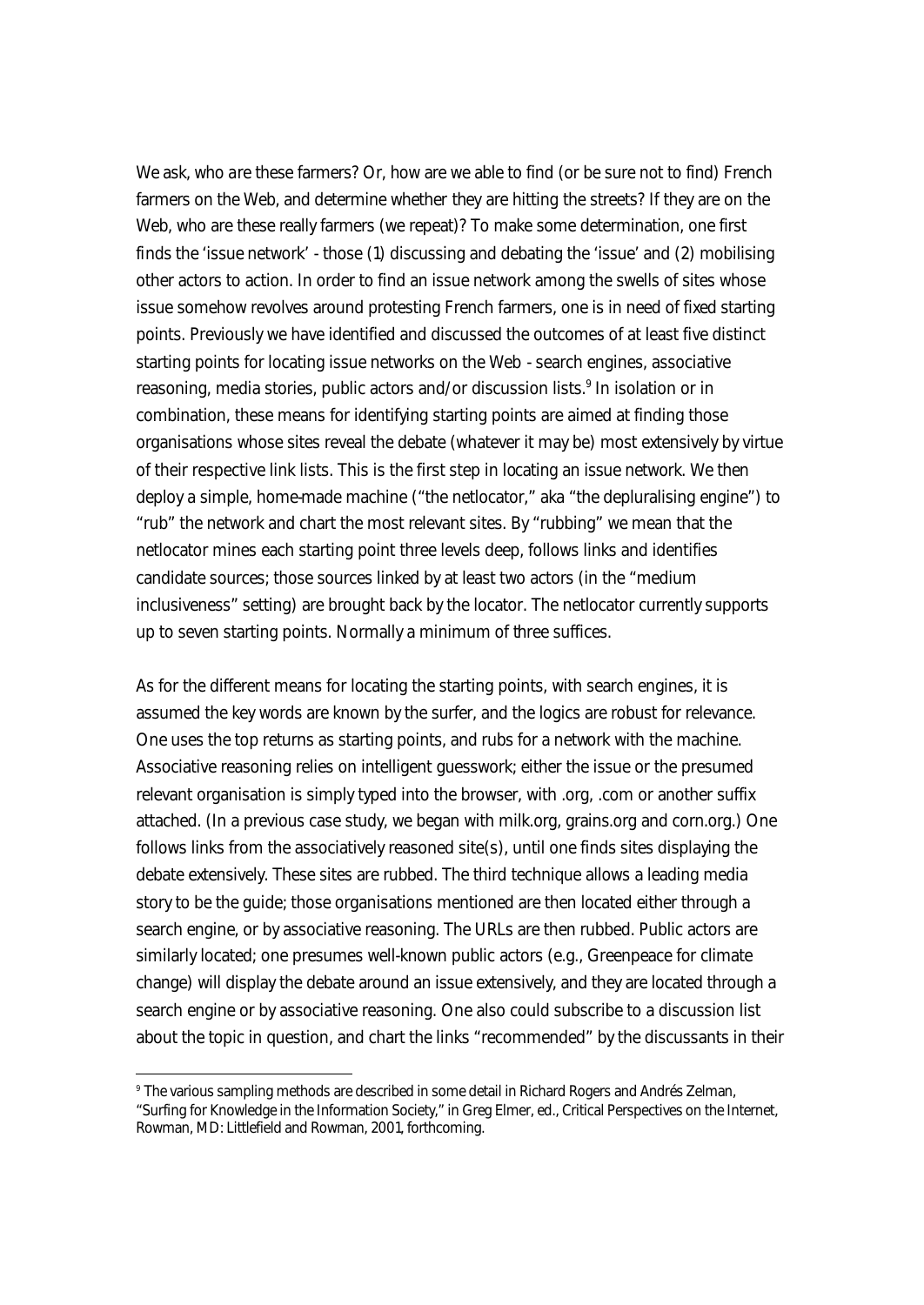ongoing postings (over a particular period in time). It is important to note that each means relies on distinctly different "expertises" or "recommenders," with varying epistemological and "info-societal" consequences for each of the subsequent networks located.<sup>10</sup>

We present the case study with the aid of the "diary of a crawler." The kept log explains how the network is located; it also details the most significant finding touched upon above, that is, *the de-iconisation of the romantic French streets by organised, internetted global civil society.* We present the case in steps.

1. Knowing nothing of the issue concerning French farmers, we turned to tout.lemonde.fr. There was no need to take recourse to their moteur de recherche; the first headline on their homepage stages our farmers. The issue according to le toutlemonde:<sup>11</sup>

"Evénement planétaire à Millau, Aveyron : 30 000 à 50 000 manifestants venus du monde entier sont attendus pour le procès, le 30 juin, de José Bové. Figure emblématique de la résistance à la mondialisation, il sera jugé pour avoir attaqué, en août 1999, le McDonald's en construction dans cette ville. La chaîne américaine CNN a installé ses caméras dans plusieurs appartements face au tribunal."

And then some background:

"Le 12 août 1999, un groupe de trois cents éleveurs du Syndicat des producteurs de lait de brebis et de la Confédération paysanne « démontent » virilement le restaurant McDonald's en construction dans la ville. Avec M. Bové à leur tête, ils entendent protester contre la surtaxation américaine du fromage de roquefort après que l'Union européenne eut décidé de ne plus importer de viande aux hormones des Etats-Unis."

2. The article yields a long list of potentially webby (http-ed) actors: CNN (present on the scene) Jose Bove (leader of the resistance) le Syndicat des producteurs de lait de brebis (farmers) la Confederation paysanne (farmers) I

<sup>&</sup>lt;sup>10</sup> For an argument concerning the preferred starting points and authority thresholds chosen, see Noortje Marres and Richard Rogers, "Depluralising the Web, Repluralising Public Debate. The Case of the GM Food Debate on the Web," in Richard Rogers, ed., Preferred Placement - Knowledge Politics on the Web, (Maastricht: Jan van Eyck Editions, 2000), 113-136.

<sup>11</sup> http://www.lemonde.fr/article/0,2320,seq-2030-74010-QUO,00.html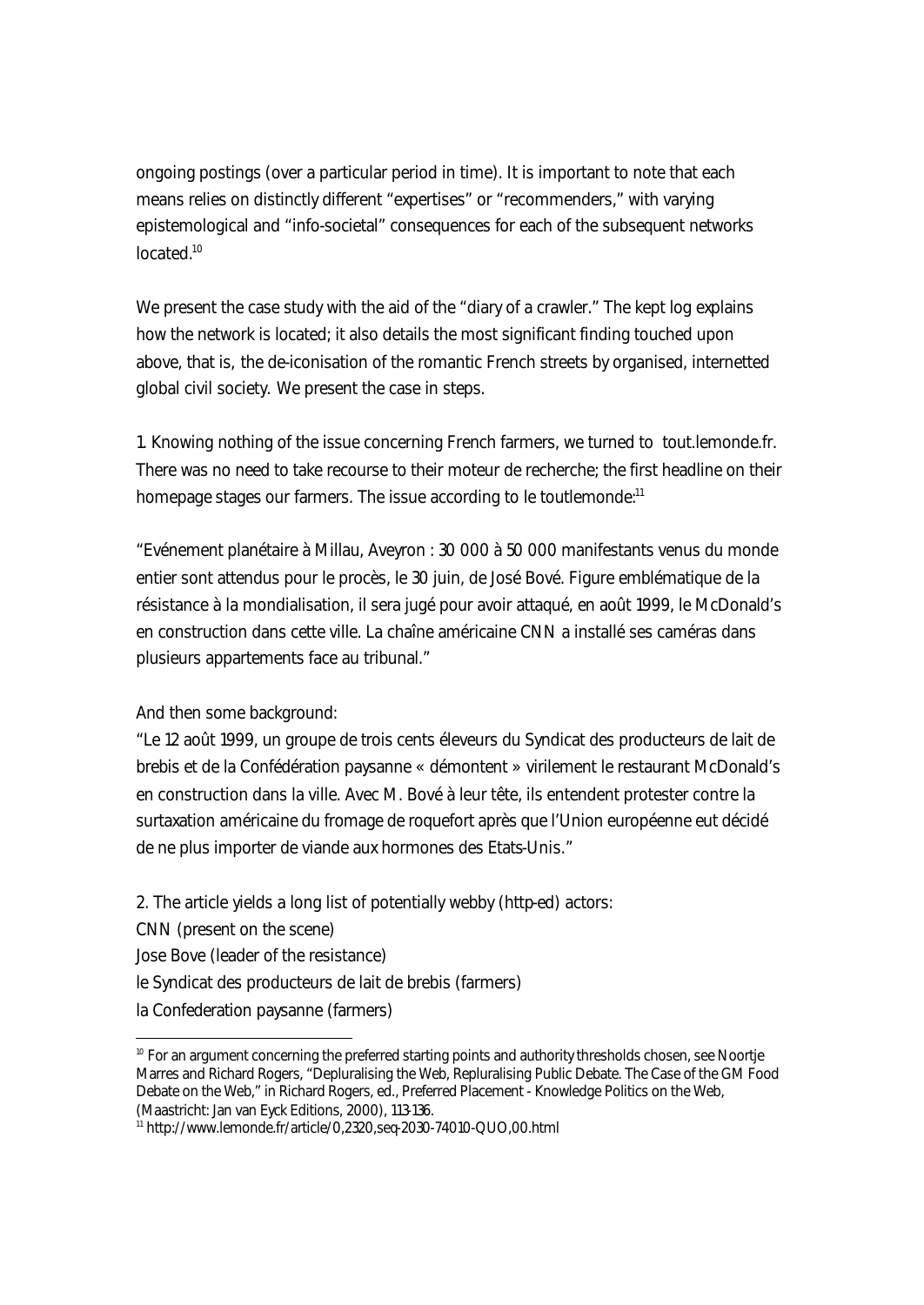Lori Wallace of Public Citizen ("expert" witness in the trial) Confédération paysanne (the farmers) CGT (Confederation Generale du Travail) les SUD (solidaire, unitaire et démocratique, a syndicat) CNT (confederation nationale de travail) PS (socialist party) PCF (communist party) Verts (green party) LCR (ligue communiste revolutionnaire) Ligue des droits de l'homme (human rights org) DAL (droit au logement) Attac (association of citizens, newspapers and syndicats) Droits devant! (human rights organisation, linked to DAL) Le Syndicat de la Magistrature (syndicat)

And, how could we forget (where's our .com?): McDonalds (target)

I

3. Most of these actors are easily found by surfing from search engine returns (altavista.fr and link-following). That is to say, we are on familiar ground where the behaviour of civil society actors is concerned; we have linking org's that disclose their cohorts. A selection of these actors (those that have a Web site, discuss the issue, and link to other actors) is ready to be fed into the network locator; judging from the intensity of linking, a demarcated sample will probably emerge, and we will have the makings of an issue network map.

4. As is often the case with freshly erupted events, two actors presented as central players by the newspaper, the "Syndicat des producteurs de lait de brebis" and the French McDonalds, have a very thin presence on the Web.<sup>12</sup> Altavista.fr returns only five entries when queried for the syndicat: three on-line newspaper articles (midilibre), the confederation paysanne, and milau-clic, a local portal for the town that is our scene of action. (For reasons that are easy to guess that site is almost impossible to reach on 30

<sup>&</sup>lt;sup>12</sup> During the Kyoto Conference on Climate Change (1998), the Web site of Shell, a main target of the Co<sub>2</sub> emission reduction lobby, initially remained more or less silent on the issue. When Britisch eco-terrorists destroyed GM crops in the summer of 1999, the Monsanto Web site initially showed no sign of awareness of the protests against its business. While McDonalds is certainly less central to the farmers protest, and the fact that its site is under construction is most probably due to other reasons, it is surprising to notice how actors that are at the center of the action according to the mass media, remain in the background on the Web, at least initially.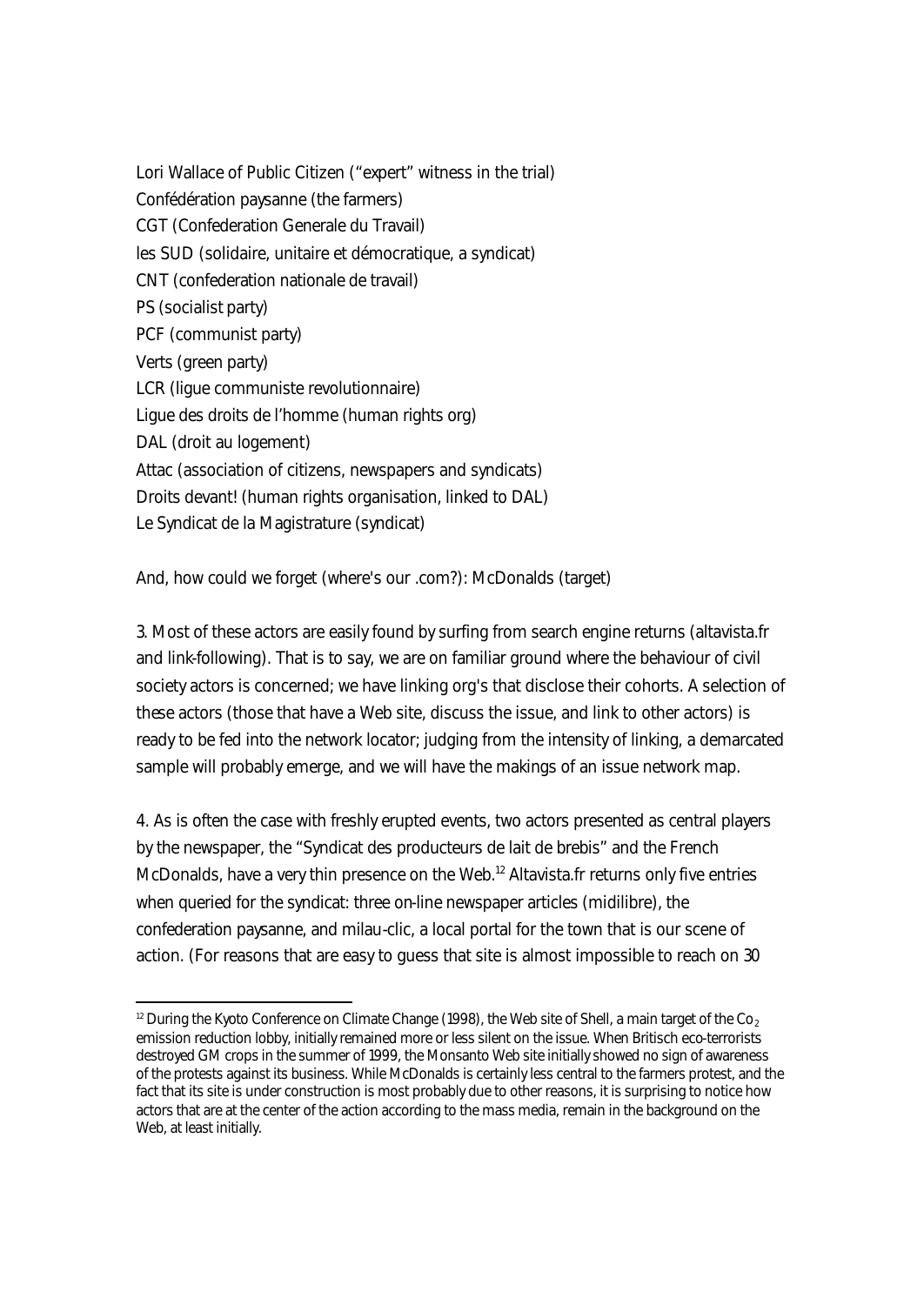June 2000 - a protest day). The syndicat does not own its own domain on the Web. And Macdonalds.fr is "under construction."

5. Judging from its "links in from the issue-network" the following site has a solid presence: http://www.millau-30juin.ras.eu.org. It is a practical information site set up by, well, some of the people involved. Selfevidently this site does not figure in the newspaper article. Newspapers only go so far in contributing to mobilization.

6. As to the question whether "they" are really farmers, the answer seems to depend on the centrality of the confederation paysanne (farmers federation) in the network. In any case, it is clear, that there are many people in Milau dressed up as farmers. Or more accurately, the farmers are serving as dress for a many other players. Not surprisingly, it turns out that for .org's it is more of a question of going to where the action is, then whether one is already tied to the issue. The organisations involved range from "against homelessness" to "the workers" to "the environment". That is to say, they don't exactly have careers in farming. They are civil society swarmers.

As a final note, it should be mentioned that two domains that appeared in the credit lyonnais scandal also figure here: www.verts.imaginet.fr and wanadoo.fr.

Actors in "French Farmers Protest" Media Story Network.

Confederation Paysanne (CP) http://www.confederationpaysanne.fr/ Lique des droits de l'homme, (LDH) http://www.ldh-france.asso.fr/ Attac http://attac.org/ CNT energie (CNT) http://assoc.wanadoo.fr/energie/ PCF (French Communist Party) http://www.pcf.fr/ Les Verts **http://www.verts.imaginet.fr/** Le Syndicat de la Magistrature (SM) http://www.syndicat-magistrature.org/ Confederation Generale du Travail (CGT) http://www.cgt.fr/ LCR http://www.lcr-rouge.org/

DAL http://www.easynet.fr/appelsan/dal.html Droits Devant (DD) http://www.easynet.fr/appelsan/mani.html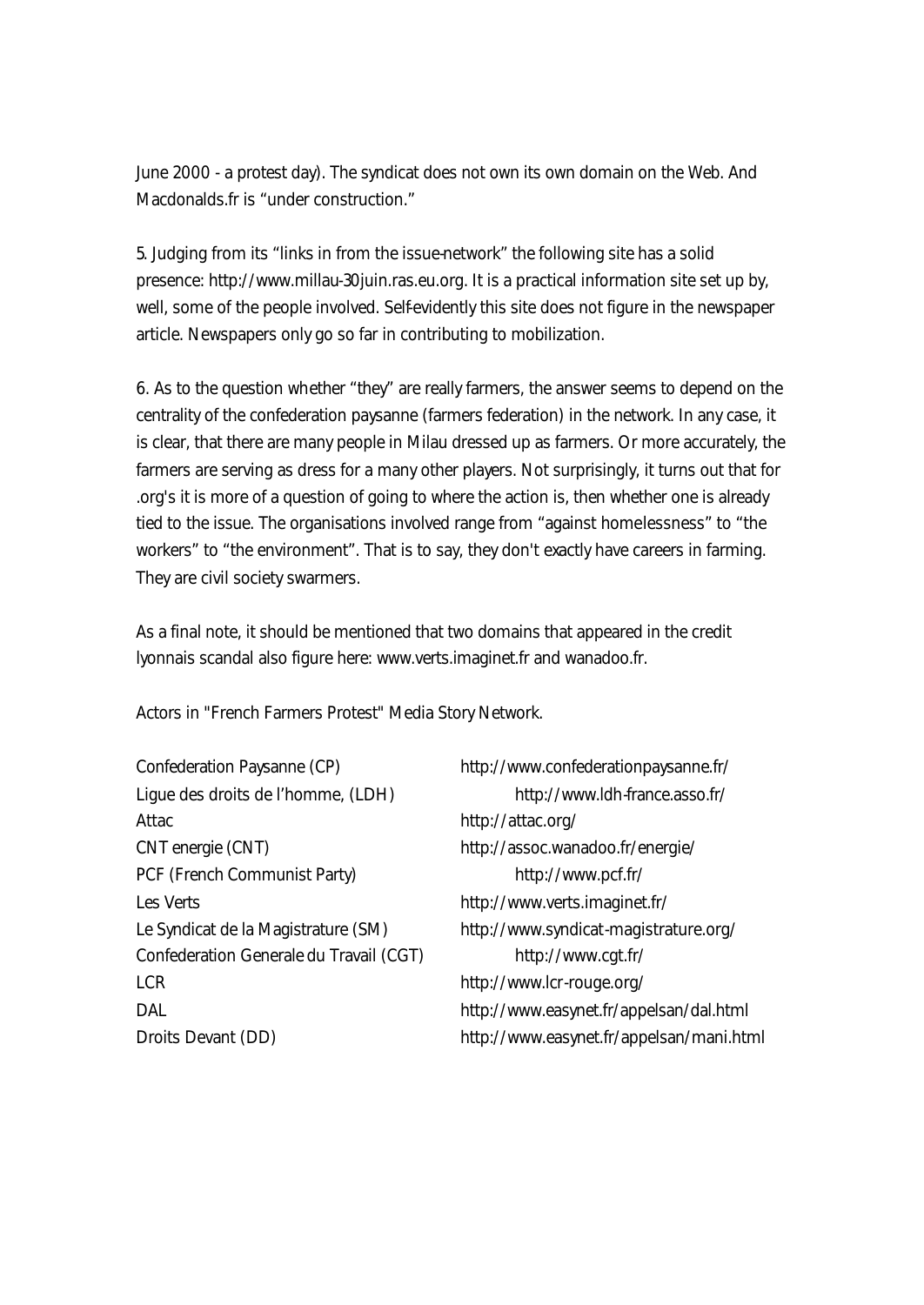Having found these linking actors with so little effort, the presenc e of an issue-network may be expected. Thus the network locator is called in to crawl and cull the network.

The link lists of CP, CNT, PCF, verts and CGT above are inputted as starting points. Hit and crawl from CP, CNT, PCF, verts, CGT brings up the following actors. (By hit and crawl is meant that the locator crawls the site three levels deep and follows the outward links to sites other than its own; those sites linked by at least two actors in the sample are brought back by the locator.)

| PCF, Haute-Loire         | http://perso.infonie.fr/j.boyer/index.htm |
|--------------------------|-------------------------------------------|
| <b>PCF</b>               | http://perso.club-internet.fr/pcf19       |
| <b>PCF</b>               | http://assoc.wanadoo.fr/pcf14             |
| Communist student assoc. | http://perso.wanadoo.fr/rep               |
| Attac, Toulon            | http://perso.infonie.fr/lvaisse/          |
| <b>CGT</b>               | http://www.multimania.com/cgtforclum      |
| <b>CGT</b>               | http://assoc.wanadoo.fr/ufcmpx            |

It is clear that these starting points disclose a national kinship network of allied org's. Perhaps interestingly, confederation paysanne - the organisation presented as central by the newspapers and which one would regard as such on the basis of its site - is not in the webby issue network. Also note the frequency of the perso (personal) domain. This brings to the surface that there are people (identifiable people no less) behind this protest event! In the Crédit lyonnais scandal people were not self-evident. The former crawl being a tryout, now six starting points are entered: CP, LDH, Attac, PCF, SM, CGT (leaving out those public actors that do not discuss the issue). Hit and crawl brings us the following:

| Attac's NGO conference page                  | http://www.attac.org/geneve2000.html      |  |
|----------------------------------------------|-------------------------------------------|--|
| Le Monde Diplomatique                        | http://www.monde-                         |  |
| diplomatique.fr/md/1997/12/ramonet/9665.html |                                           |  |
| PCF, Haute-Loire                             | http://perso.infonie.fr/j.boyer/index.htm |  |
| <b>PCF</b>                                   | http://perso.club-internet.fr/pcf19       |  |
| <b>PCF</b>                                   | http://assoc.wanadoo.fr/pcf14             |  |
| Communist student assoc.                     | http://perso.wanadoo.fr/rep               |  |
| Senat.org                                    | http://www.senat.org/leg/legencours.html  |  |
| Milau reseau associative et syndicale        | http://www.milau-30juin.ras.eu.org        |  |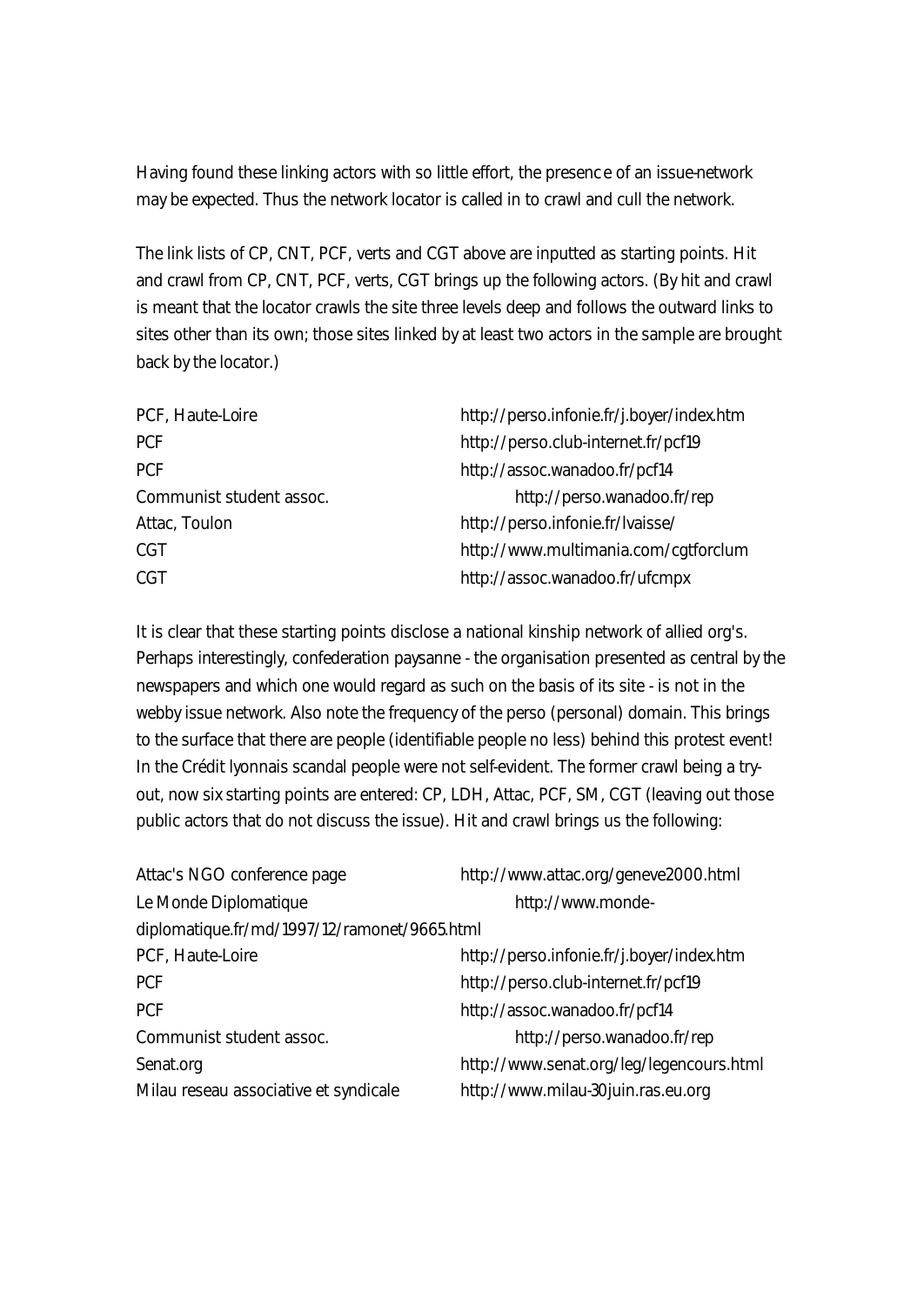Now we input this actor network and the original starting points. This rub will affirm the presence of an issue-network if the sites returned here overlap with original starting points, and these actors themselves. The second rub, with medium treshhold yields:

| http://www.attac.org/geneve2000.html                                         |  |
|------------------------------------------------------------------------------|--|
| http://www.attac.nl                                                          |  |
| http://www.monde-                                                            |  |
| diplomatique.fr/md/1997/12/ramonet/9665.html                                 |  |
| http://perso.infonie.fr/j.boyer/index.htm                                    |  |
| http://perso.club-internet.fr/pcf19                                          |  |
| http://assoc.wanadoo.fr/pcf14                                                |  |
| http://perso.wanadoo.fr/rep                                                  |  |
| http://www.senat.org/leg/legencours.html                                     |  |
| http://www.milau-30juin.ras.eu.org                                           |  |
| http://www.assemblee-nat.fr                                                  |  |
| http://perso.wanadoo.fr/jean-leonce.dupont                                   |  |
| http://www.sierraclub.ca/national/halifax/                                   |  |
| http://www.thecounter.com                                                    |  |
| http://tobintaxcall.free.fr                                                  |  |
| Committee on annihilliation of 3d world debt<br>http://users.skynet.be/cadtm |  |
| http://www.waronwant.org                                                     |  |
| http://tobintax.org                                                          |  |
| http://www.internatif.org                                                    |  |
| http://www.alyon.asso.fr                                                     |  |
| http://geneva2000.org                                                        |  |
| http://www.ras.eu.org                                                        |  |
|                                                                              |  |

We notice the globalising tendencies of issue-networking. In the second rub many more international org's are returned, and again the confederation paysanne is absent. What is more, the de-localized issue of the regulation of markets re-emerges at the second rub, where it seemed to have been absorbed by French revolutionary politics after the first rub.